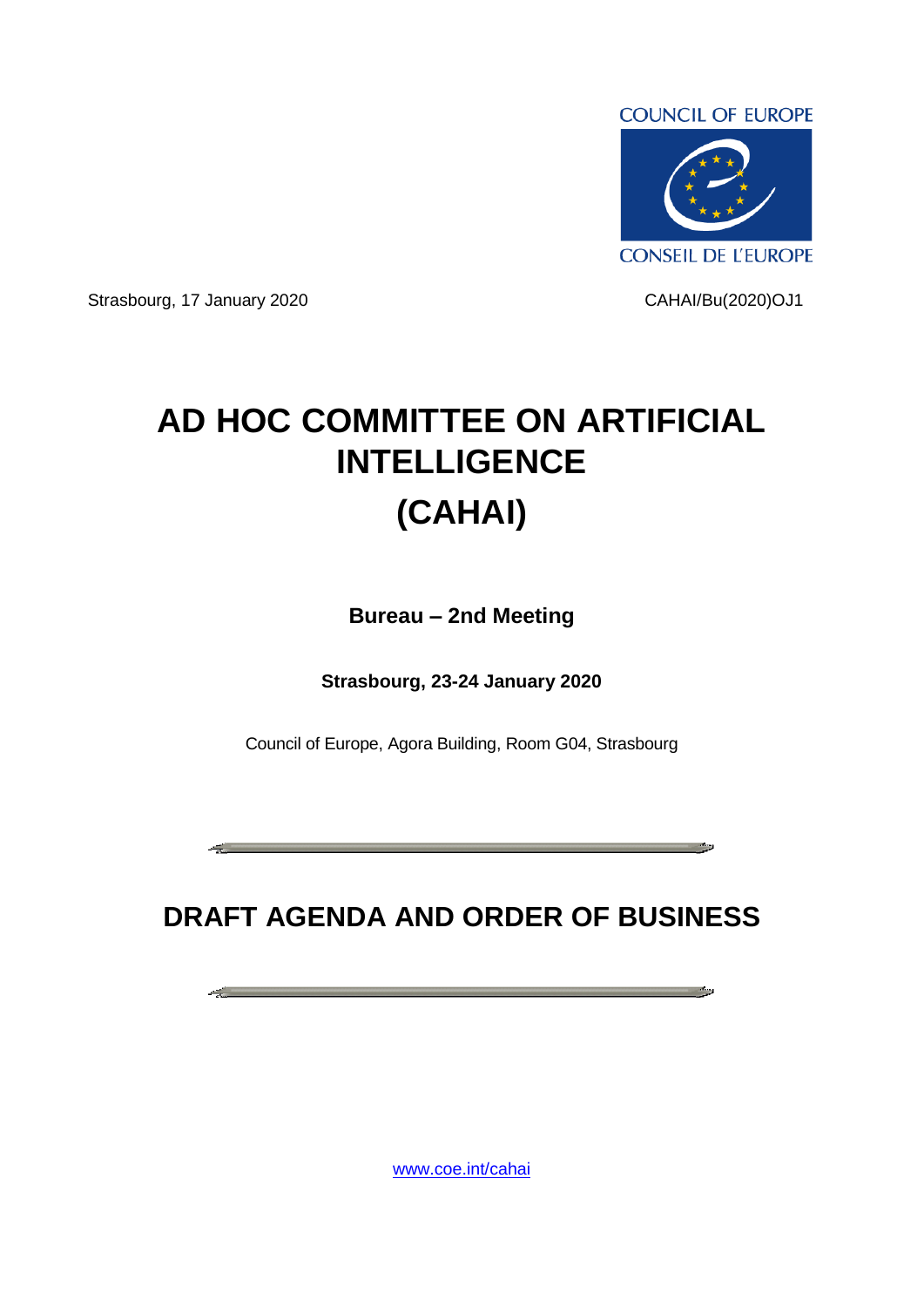## **DRAFT AGENDA**

|                                                              | 1. Opening of the meeting                                                                                                                                                                                                                                                                                                                                               |  |
|--------------------------------------------------------------|-------------------------------------------------------------------------------------------------------------------------------------------------------------------------------------------------------------------------------------------------------------------------------------------------------------------------------------------------------------------------|--|
| <b>CAHAI/BU(2020)OJ1</b>                                     | 2. Adoption of the draft agenda                                                                                                                                                                                                                                                                                                                                         |  |
|                                                              | 3. Information from the Chair and the secretariat                                                                                                                                                                                                                                                                                                                       |  |
|                                                              | 4. Exchange of views with Bureau and other member States<br>on CAHAI's deliverables                                                                                                                                                                                                                                                                                     |  |
| CAHAI-BU(2020)01 (restricted)                                | 4.1 Elaboration of the feasibility study<br>Presentations by experts, member states' representatives and<br>а.<br>the Gender Equality Rapporteur of proposed elements to be<br>included in the draft feasibility study and roundtable discussion                                                                                                                        |  |
| <b>CAHAI(2020)01-prov</b><br>CAHAI(2020)02-prov (restricted) | Stock-tacking of the outcome of the electronic consultation of<br>b.<br>CAHAI member states and observers<br>List of responses (as of 10/01/2020)<br>Compilation of responses (as of 10/01/2020)                                                                                                                                                                        |  |
| CAHAI(2019)INF2-rev1<br><b>CAHAI(2019)INF1-rev1</b>          | c. Mapping of the work on AI already carried out within the<br>Council of Europe and other international organisations:<br>implications for coordination and cooperation<br>Council of Europe work and recent initiatives on<br>artificial intelligence<br>Work undertaken by other international organisations<br>$\bullet$<br>and other multi-stakeholder initiatives |  |
|                                                              | Discussion of the working methods of the CAHAI for the<br>d.<br>preparation and finalisation of the feasibility study                                                                                                                                                                                                                                                   |  |
| CAHAI(2019)04-fin<br>CAHAI(2020)03-prov (restricted)         | 4.2 Multi-stakeholder consultations: exchange of views on<br>format, relevant stakeholders, calendar<br>Background document: Working groups and multi-<br>stakeholder<br>consultations:<br>principles,<br>format,<br>stakeholders and timetable<br>Multi-stakeholder consultations: the way forward -<br>$\bullet$<br>discussion paper                                  |  |
|                                                              | 4.3 CAHAI's progress report to the Committee of Ministers<br>and proposals for further action                                                                                                                                                                                                                                                                           |  |
|                                                              | 5. Tour de table: Recent developments in the field of artificial<br>intelligence and other relevant activities                                                                                                                                                                                                                                                          |  |